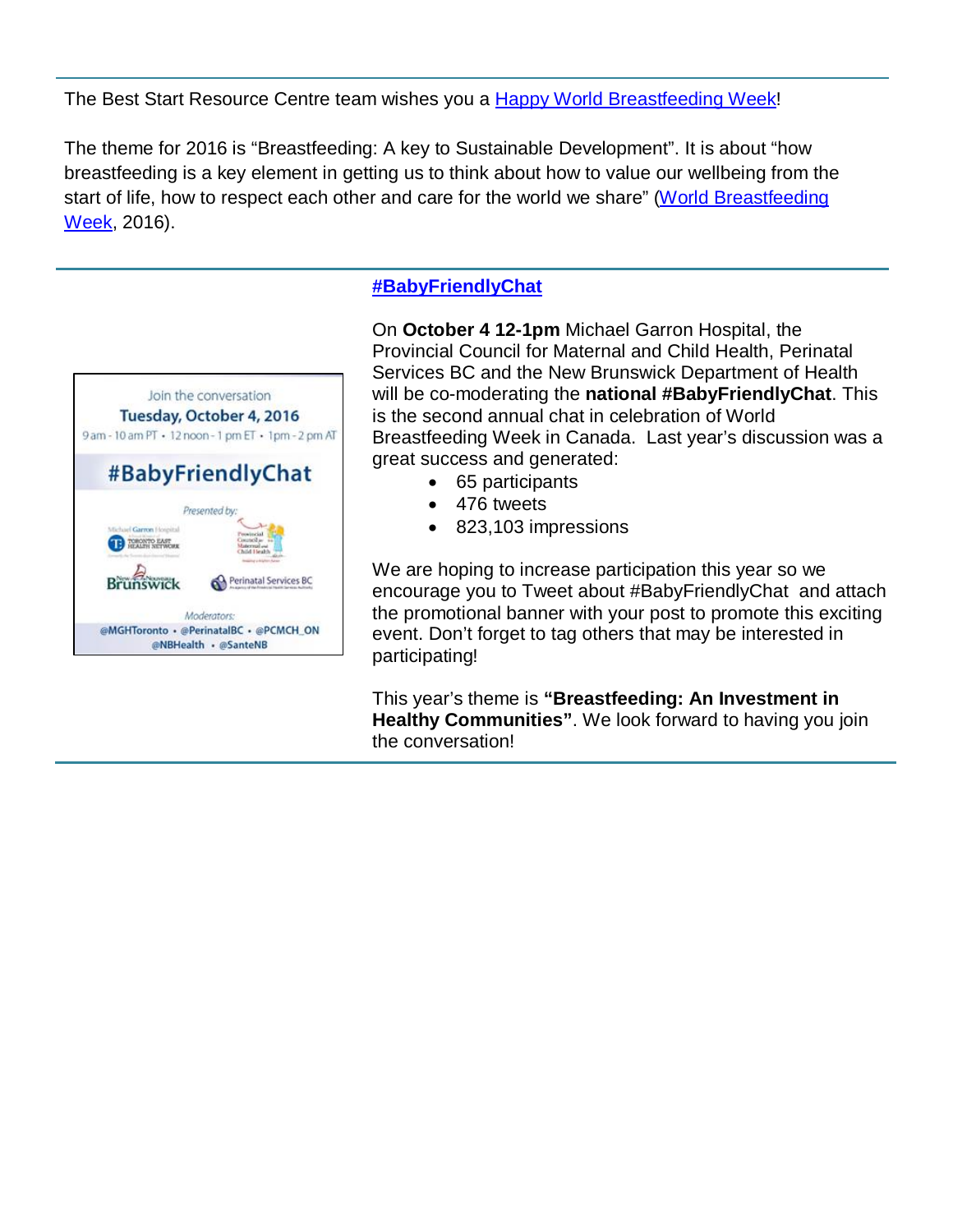**Introducing the NEW** *[Baby Friendly Initiative \(BFI\) Indicator Summary](https://twitter.com/BORNOntario/status/782941042052067328/photo/1?ref_src=twsrc%5Etfw)  Report* **in the [BORN Information System](https://twitter.com/BORNOntario/status/782941042052067328/photo/1?ref_src=twsrc%5Etfw)**

BORN is hosting a joint webinar to review the NEW *Baby-Friendly Initiative (BFI) Indicator Summary Report*.

Presenters: Linda Young, Lead, BFI Strategy for Ontario and Sandra Dunn, Knowledge Translation Specialist, BORN Ontario.

#### **Objectives:**

- Describe the BFI Strategy for Ontario
- Discuss the reporting requirements for the BFI designation
- Outline the development process for the BFI Indicator Summary Report
- Present the components of the BFI Indicator Summary Report

#### **Date:**

• October  $5^{th}$  2016 from 12:00 -1:00 pm



#### **Audience:**

- Persons who have a responsibility for BORN data entry
- Persons involved in the BFI initiative
- Clinicians interested in learning more about the BFI initiative, breastfeeding indicators and reporting

#### **Note***:*

 $\checkmark$  This session will be recorded and posted on the BORN Website: <https://www.bornontario.ca/en/born-information-system/report-training/>

#### **PARTICIPANT TELECONFERENCE & WEBINAR INSTRUCTIONS**

- **Step 1:** Dial the Conference Access Number**: 1-866-479-5669 or 1-212-786-7191**
- **Step 2:** Enter your **PARTICIPANT PIN Code** followed by the **#** key: 44558272#
- **Step 3: Participants using web conferencing will log into [https://www.anywhereconference.com](https://www.anywhereconference.com/)**
- **Step 4:** Enter the **Web Login Reference**: 124427183
- **Step 5:** Enter the **PIN Code**: 44558272
- **Step 6:** Under **Name** please enter: LOCATION / TITLE OR DEPARTMENT/ # OF **PARTICIPANTS**

**Step 7:** Click **"Go"**

# **Featured Best Start Resources:**



### **[Breastfeeding Resources Ontario](http://breastfeedingresourcesontario.ca/)**

Breastfeeding Resources Ontario is a centralized source of high quality resources for people involved in helping new parents. Parents can also find helpful information. Resources align with the Baby-Friendly Initiative.

[\(available in French\)](http://ressourcesallaitementontario.ca/)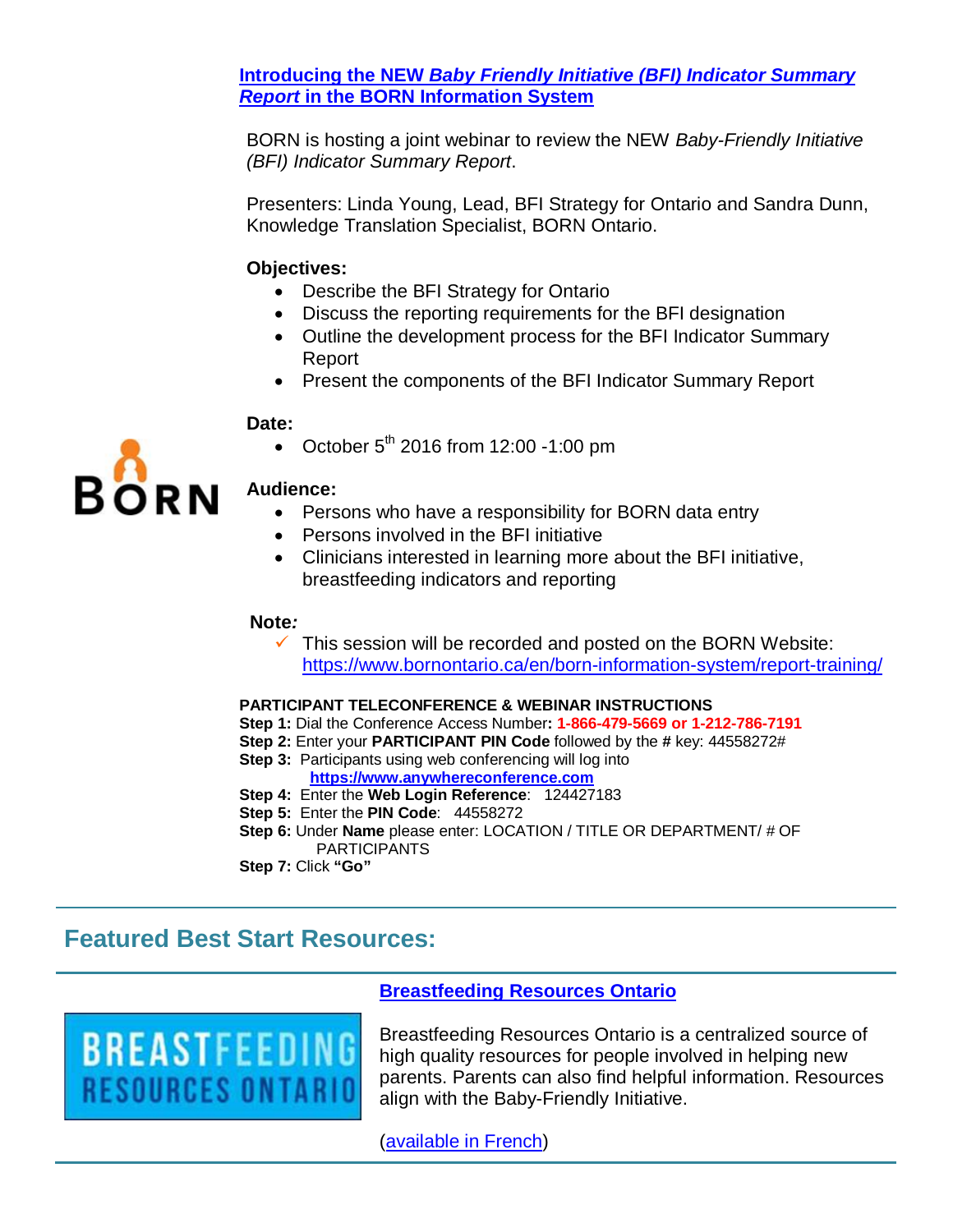



**[Healthy Mothers, Healthy Babies Breastfeeding Web](http://www.beststart.org/courses/)  [Course](http://www.beststart.org/courses/)**

This free, online course is designed for staff and volunteers of community agencies and hospitals who work with prenatal women or new families.

## **[Breastfeeding Web Watch](http://www.netvibes.com/beststartbreastfeeding#General)**

Use this tool to monitor information about breastfeeding on the web. Just bookmark the URL and check the site every couple of days to stay abreast of the breastfeeding world. Watch [this video](https://youtu.be/v21CLBtMoU0) to learn more.

## **[Bilingual Online Ontario Breastfeeding Services](http://ontariobreastfeeds.ca/)  [Directory](http://ontariobreastfeeds.ca/)**



Breastfeeding mothers benefit from the support of other mothers. The Bilingual Online Ontario Breastfeeding Services directory at [www.ontariobreastfeeds.ca](http://www.ontariobreastfeeds.ca/) will help mothers connect and receive help and support from peers, professionals and experts.

## [\(available in French\)](http://allaiterenontario.ca/)



est start)<br># départ ) *D* > Ontario

**[Learning from Stories: Breastfeeding and Younger](http://www.beststart.org/resources/breastfeeding/learningfromstories/BSRC_Case_Study_B27_final_ENG.pdf)  [Women](http://www.beststart.org/resources/breastfeeding/learningfromstories/BSRC_Case_Study_B27_final_ENG.pdf)**

This booklet explores the topic of breastfeeding and younger women through program examples and information collected from service providers and women through face-to-face, phone and online interviews.

[\(available in French\)](http://www.beststart.org/resources/breastfeeding/learningfromstories/B27_CaseStudy_French_final.pdf)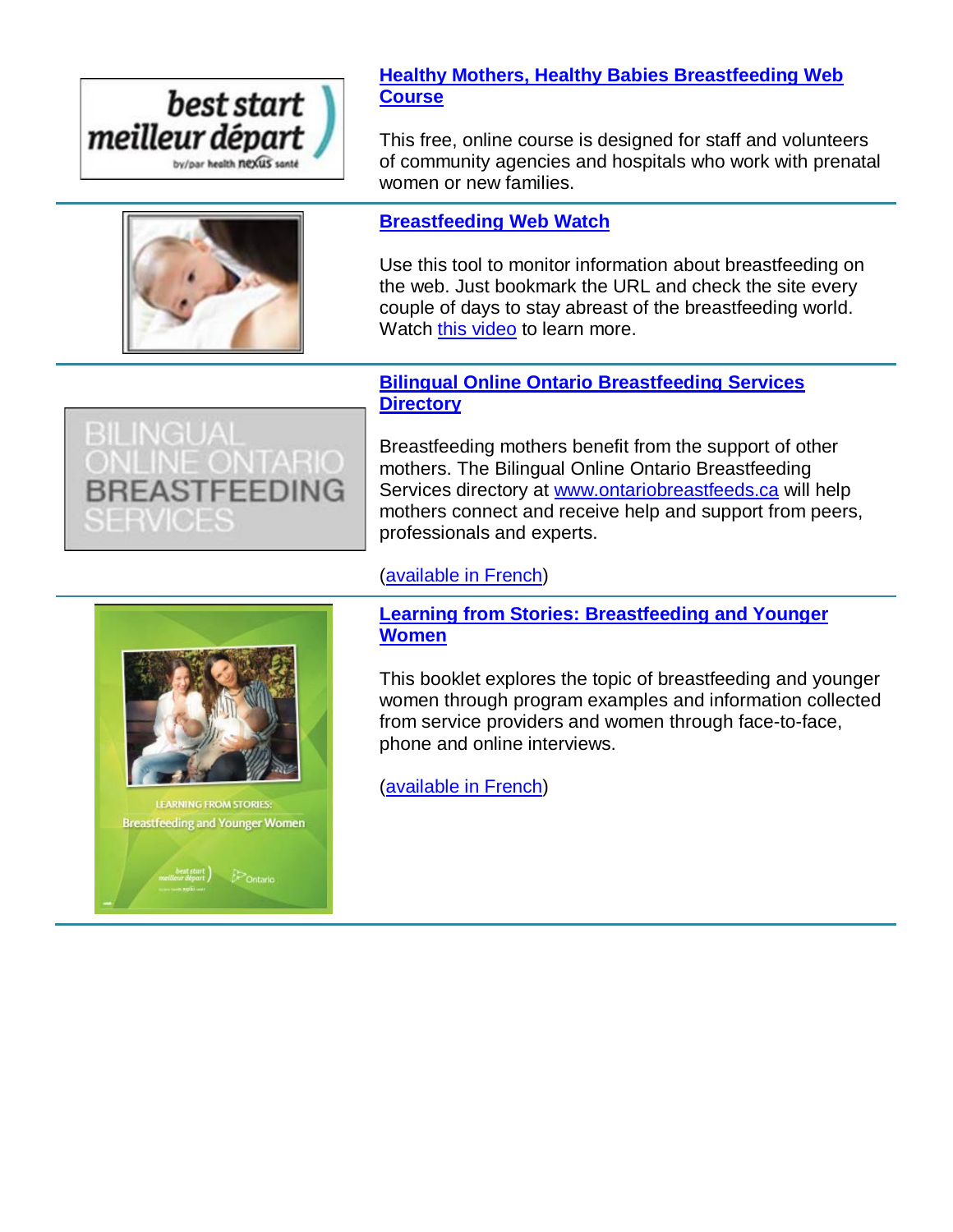

 $E$ Ontario

## **[Learning from Stories: Breastfeeding Education for](http://www.beststart.org/resources/breastfeeding/learningfromstories/BSRC_Case_Study_B28_final_ENG.pdf)  [Health Care Providers](http://www.beststart.org/resources/breastfeeding/learningfromstories/BSRC_Case_Study_B28_final_ENG.pdf)**

This booklet explores the topic of breastfeeding education for health care providers through program examples and information collected from service providers and women through face-to-face, phone and online interviews.

[\(available in French\)](http://www.beststart.org/resources/breastfeeding/learningfromstories/B28_CaseStudy_French_final.pdf)



This booklet explores the topic of prenatal breastfeeding education for women, program examples and information collected from service providers and women through face-toface, phone and online interviews.

[\(available in French\)](http://www.beststart.org/resources/breastfeeding/learningfromstories/B29_CaseStudy_French_final.pdf)

**EARNING FROM STORIES: Breastfeeding Promotion to Increase Awareness and Confidence Separt** ) *Contains* 

**LEARNING FROM STORIES: Prenatal Breastfeeding Education** 

best start)<br>eilleur départ

 $\mathcal{P}_{\text{Ontario}}$ 

**[Learning from Stories: Breastfeeding Promotion to](http://www.beststart.org/resources/breastfeeding/learningfromstories/BSRC_Case_Study_B30_final_ENG.pdf)  [Increase Awareness and Confidence](http://www.beststart.org/resources/breastfeeding/learningfromstories/BSRC_Case_Study_B30_final_ENG.pdf)**

This booklet explores the topic of breastfeeding promotion and public education through program examples and information collected from service providers and women through face-to-face, phone and online interviews.

[\(available in French\)](http://www.beststart.org/resources/breastfeeding/learningfromstories/B30_CaseStudy_French_final.pdf)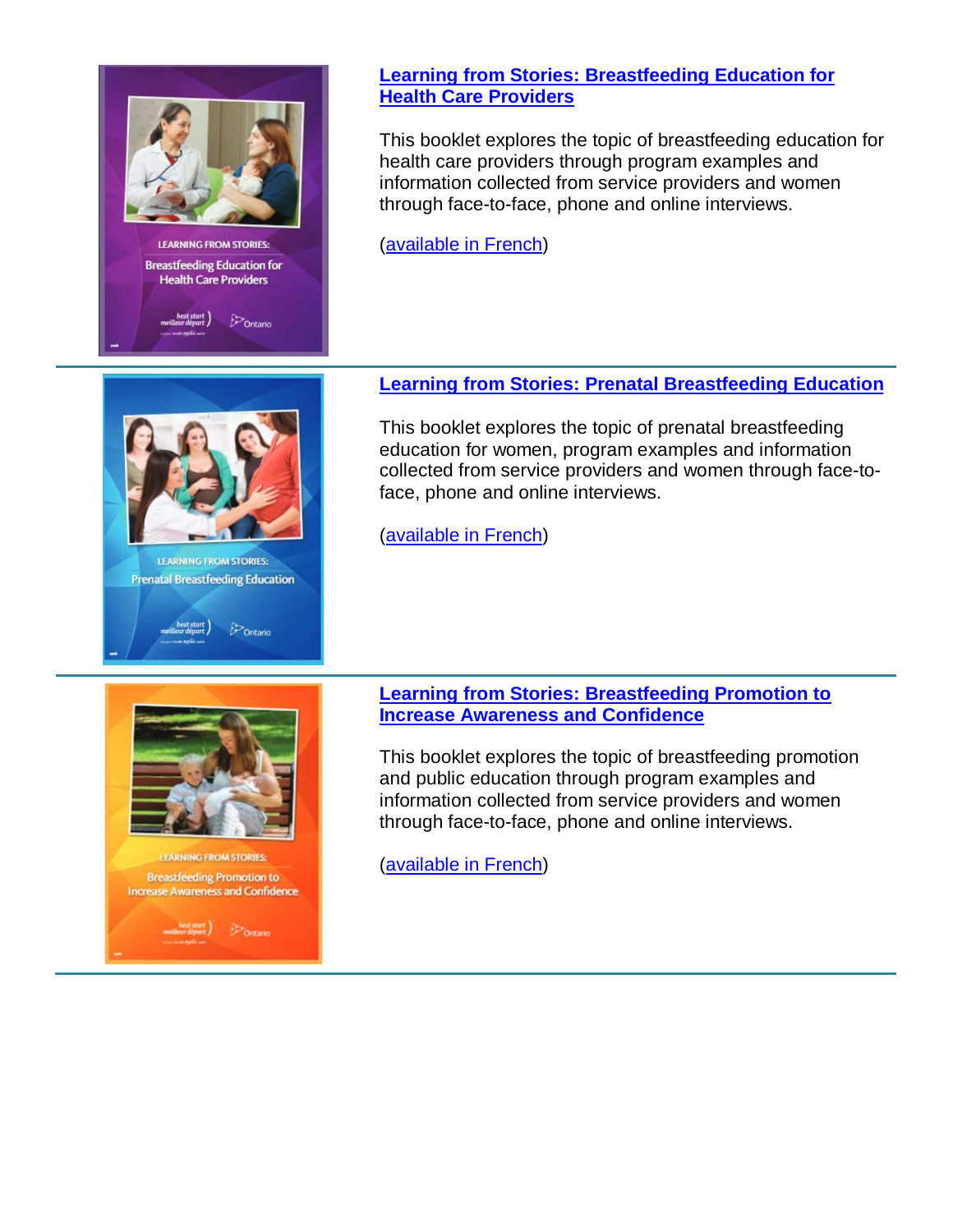

## **[Populations with Lower Rates of Breastfeeding: A](http://www.beststart.org/resources/breastfeeding/B09-E_BF_Summary_EN_Aug2015.pdf)  [Summary of Findings](http://www.beststart.org/resources/breastfeeding/B09-E_BF_Summary_EN_Aug2015.pdf)**

Although breastfeeding initiation in Ontario is 91.8% there are populations with lower rates of breastfeeding. The Best Start Resource Centre has completed four research validation strategies to confirm populations with lower rates of breastfeeding in Ontario as well as breastfeeding strategies that are effective with these populations. The resulting report highlights information about trends in Ontario, barriers, effective and promising strategies, and recommendations to reach populations with lower rates of breastfeeding.

# [\(available in French\)](http://www.beststart.org/resources/breastfeeding/B09-F_BF_Summary_FR_Aug2015.pdf)

# **[Breastfeeding in Ontario: Fact Sheets](http://www.beststart.org/cgi-bin/commerce.cgi?search=action&category=B00E&advanced=yes&sortkey=sku&sortorder=descending)**

- [Fact Sheet 1: Notable Trends within the Province](http://www.beststart.org/resources/breastfeeding/B15-E_Breastfeeding_factsheet_1_rev.pdf)
- [Fact Sheet 2: Breastfeeding and Socioeconomic Status](http://www.beststart.org/resources/breastfeeding/B16-E_Breastfeeding_factsheet_2_rev.pdf)
- [Fact Sheet 3: Breastfeeding among Young Single Mothers](http://www.beststart.org/resources/breastfeeding/B17-E_Breastfeeding_factsheet_3_rev.pdf)
- [Fact Sheet 4: Breastfeeding Peer Support: An Effective Strategy](http://www.beststart.org/resources/breastfeeding/B18-E_Breastfeeding_factsheet_4_rev.pdf)  [to Reach and Support Populations with Lower Rates of](http://www.beststart.org/resources/breastfeeding/B18-E_Breastfeeding_factsheet_4_rev.pdf)  **[Breastfeeding](http://www.beststart.org/resources/breastfeeding/B18-E_Breastfeeding_factsheet_4_rev.pdf)**
- [Fact Sheet 5: Evaluating Breastfeeding Programs and Initiatives](http://www.beststart.org/resources/breastfeeding/B25_BF_evaluation_factsheet_fnl_EN.pdf)
- A collection of [evaluation forms](http://www.beststart.org/resources/breastfeeding/B25_Add_Breastfeeding%20Program%20Evaluation_ENG.docx) that have been used in various breastfeeding programs and initiatives across Ontario is also available.

# [\(available in French\)](http://www.beststart.org/cgi-bin/commerce.cgi?search=action&category=B00F&advanced=yes&sortkey=sku&sortorder=descending)



**[Developing and Sustaining Breastfeeding Peer-Support Programs](http://www.beststart.org/resources/breastfeeding/B10_BF_Peer_Support_Programs_ENG_final.pdf)**

This manual provides information about different types of breastfeeding peer-support programs. The description of different aspects of peer support, from assessing the community to ongoing support of the peer volunteers, will assist organization in planning the development of an effective program or support organizations in ensuring their program sustainability.

[\(available in French\)](http://www.beststart.org/resources/breastfeeding/B10_Peer_Support_Programs_FR_final.pdf)

The [Best Start Resource Centre website](http://www.beststart.org/cgi-bin/commerce.cgi?search=action&category=B00E&advanced=yes&sortkey=sku&sortorder=descending) features many more breastfeeding resources in [English](http://www.beststart.org/cgi-bin/commerce.cgi?search=action&category=B00E&advanced=yes&sortkey=sku&sortorder=descending) and [French.](http://www.beststart.org/cgi-bin/commerce.cgi?search=action&category=B00F&advanced=yes&sortkey=sku&sortorder=descending)

| stray to competitive con-<br>Autobia Translei within the Province                                                                                                                                                                                                        |  |
|--------------------------------------------------------------------------------------------------------------------------------------------------------------------------------------------------------------------------------------------------------------------------|--|
|                                                                                                                                                                                                                                                                          |  |
| <b>A GON IT LOW LIGHTER HARMS</b><br>a arm<br>By Graced of Galanty via an<br>plantage interesting the control with the first and an exchange to the parties<br>1 licensing and explorational interactation<br>1-CASTAGE AND HOME<br><b>I Repairing</b><br>- North sales. |  |
| <b>Children Inc.</b>                                                                                                                                                                                                                                                     |  |
| hir laraması mail<br><b>Do accessor of</b><br><b>In products due</b><br>sind on a school in publ                                                                                                                                                                         |  |
| to with sixt tire testifyin<br>---<br>1,4993<br>Into at that makes. Poster in MERER, LL<br><b>SHANK AND</b><br><b>MAN TRANSIE OF LITTLE IN 1</b>                                                                                                                         |  |
| A main Amadod commune af todomaster (as to brust) at fourte Amad.<br>Altri Lunar Maur at Novalisting, it fourteent at Madous.<br>$\overline{a}$                                                                                                                          |  |
|                                                                                                                                                                                                                                                                          |  |